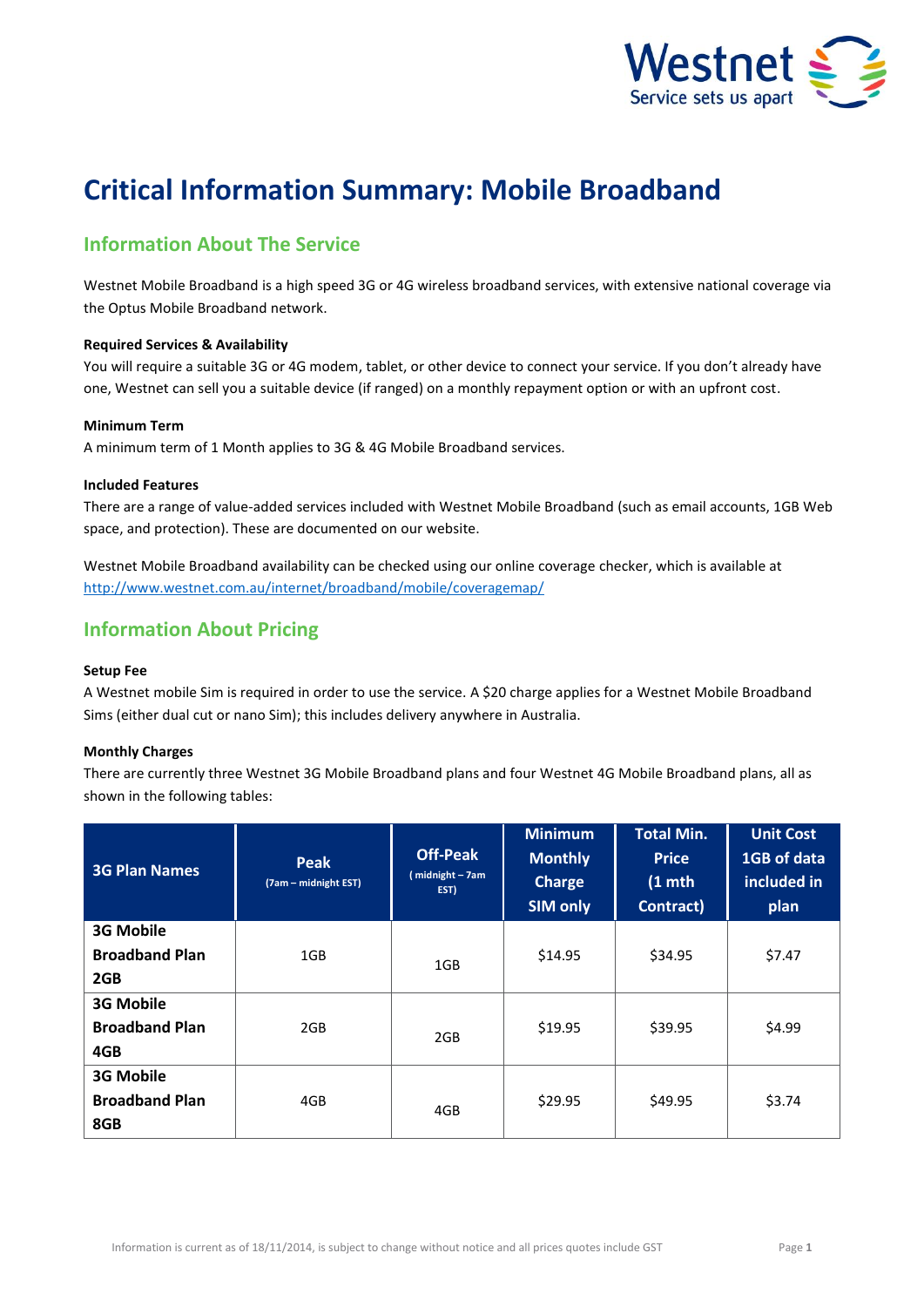

| <b>4G Plan Names</b>                     | <b>Monthly</b><br><b>Included Data</b> | <b>Minimum Monthly</b><br><b>Charge</b><br><b>SIM only</b> | <b>Total Min. Price</b><br>(1 mth Contract) | <b>Unit Cost</b><br>1GB of data<br>included in<br>plan |
|------------------------------------------|----------------------------------------|------------------------------------------------------------|---------------------------------------------|--------------------------------------------------------|
| <b>4G Mobile Broadband</b><br>Plan 1.5GB | 1.5GB                                  | \$20                                                       | \$40                                        | \$13.30                                                |
| <b>4G Mobile Broadband</b><br>Plan 4GB   | 4GB                                    | \$30                                                       | \$50                                        | \$7.50                                                 |
| <b>4G Mobile Broadband</b><br>Plan 7GB   | 7GB                                    | \$45                                                       | \$65                                        | \$6.43                                                 |
| <b>4G Mobile Broadband</b><br>Plan 10GB  | 10GB                                   | \$60                                                       | \$80                                        | \$6.00                                                 |

As there are no contract terms applied, the Total Minimum & Maximum cost of the service is as above.

## **Excess Usage Charges**

if you use more than the monthly inclusion of data – and/or you use other services that are not part of the monthly inclusion – then you will incur charges above the minimum monthly charge

- The Excess usage charge on 3G Mobile Broadband Services are 5c/mB
- The Excess usage charge on 4G Mobile Broadband Services are 2c/mB

3G billing records are available via MyAccount within 20 minutes of usage. Please be aware that billing information is not received instantly by Westnet on 4G, and in some cases can be delayed by several days after the usage charge has been incurred. This means that spend limits can hence be out of date by the time they are applied.

You are still responsible for all charges incurred due to usage beyond the spend limit.

## **Other Information**

Westnet mobile customers can obtain information:

- On Westnet mobile usage pricing at **[http://www.Westnet.com.au/internet/broadband/mobile/](http://www.iinet.net.au/internet/broadband/mobile/)**
- On their Westnet mobile usage at **<https://myaccount2.westnet.com.au/>**

## **Customer Service**

You can contact Westnet customer service for Support & Billing assistance via **1300 786 068** or emailing **support@westnet.com.au**, or for Sales assistance via **13 19 60** or emailing **sales@westnet.com.au** or via appropriate contact form to the appropriate area at **www.westnet.com.au/contact**

## **Dispute Resolution Process**

If you are dissatisfied with the outcome of your customer service request and wish to take the matter further, please follow the escalation process outlined at **www.westnet.com.au/legal/complaints-escalation-process.html** 

## **Telecommunications Industry Ombudsman**

If you are dissatisfied with the outcome of your complaint after following the above process, you may contact the TIO (telecommunications industry ombudsman) for independent mediation. The TIO can be contacted by calling **1800 062**